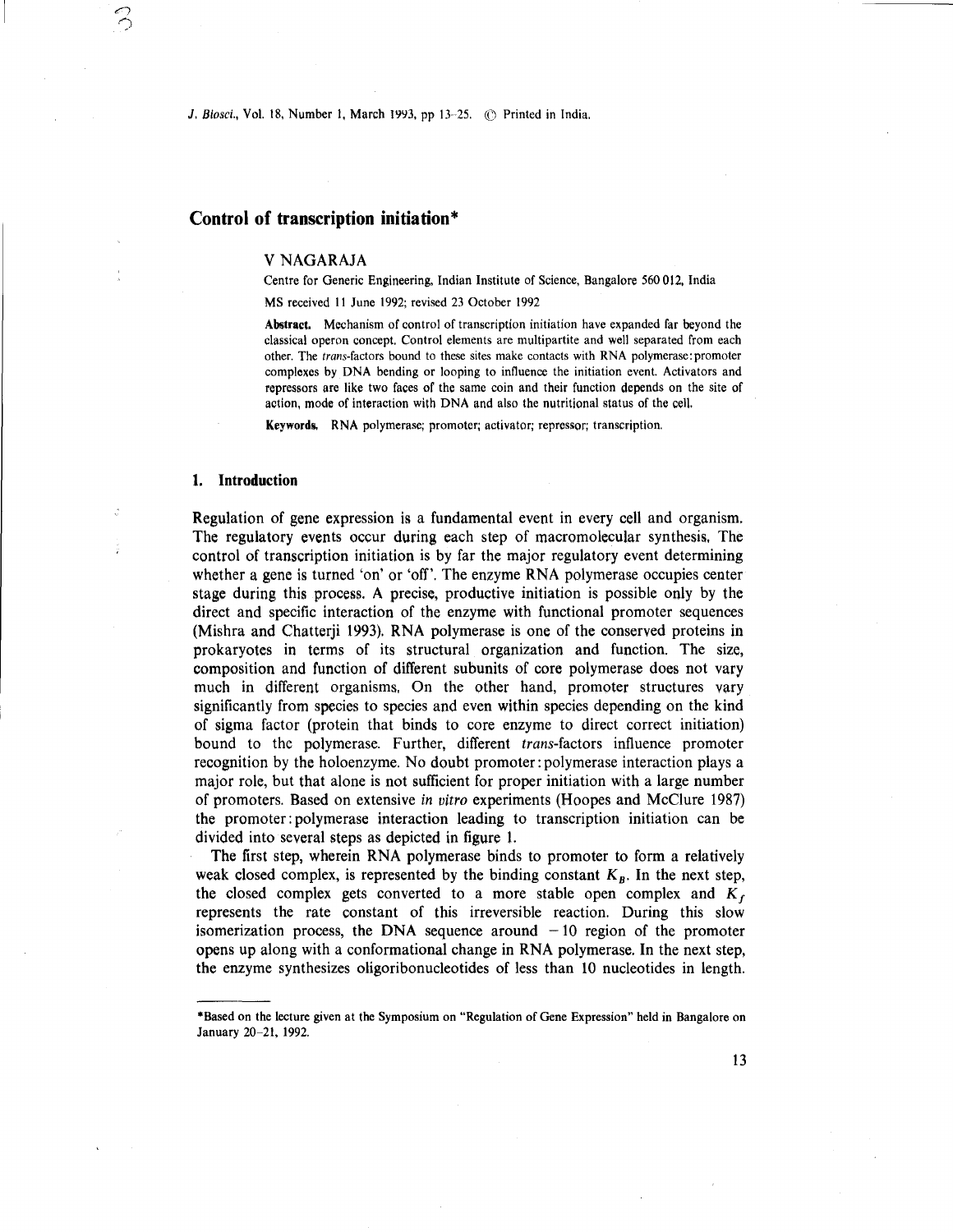

2 . DNA melting (isomerization step)

3 . Phosphodiester bond formation

4 . Promoter clearance (polymerase in elongation mode)

### Figure 1.

This initial phosphodiester bond formation event may have several intermediate stages and occurs while polymerase is still bound to the promoter. Once cleared from the promoter by the dissociation of the sigma subunit, RNA polymerase starts elongation of RNA chain. The control of initiation could be exerted at any one of these steps. This article attempts to highlight the importance of trans-acting factors (either activators or repressors) and also the role of methylation and phosphorylation in influencing transcription initiation . It is not intended to review the wealth of information available; for these readers should refer to other excellent reviews (Raibaud and Schwartz 1984; Reznikoff et al 1985; Hoopes and McClure 1987; Adhya 1989). Only some selected examples are chosen that reflect on our current understanding of the field. Also, we focus on emerging future trends.

Activation or repression of transcription is brought about by different mechanisms. Activator proteins are involved in facilitating productive transcription initiation while repressor proteins prevent it. The action of different sigma factors in the phage development pathway or heat shock response is not included here but has been dealt elsewhere in this issue (Mishra and Chatterii 1993).

### 2. Transcription activation

RNA polymerase fails to interact in a specific fashion with promoters that have a poor "consensus" sequence. The factors which assist the polymerase to develop a productive interaction are called transcription activators . By implication, therefore, positively controlled promoters are not fully functional in the presence of RNA polymerase alone. They are also known as weak promoters with poor  $-10$  and  $-35$  sequences. Figure 2 represents a compilation of such promoter sequences. Some of these promoters lack the entire  $-35$  sequence. Trans-activating proteins could directly bind to DNA around these promoter regions or form a complex with RNA polymerase and then bind to the promoter to stimulate transcription . It was believed that activator proteins bind at or near the  $-35$  sequence of the weak promoters and thereby increase the rate of open complex formation (Raibaud and Schwartz 1984) . However, it is more likely that various proteins act differently at different steps (figure 1) of the promoter : polymerase interaction . For example, catabolite activator protein (CAP) increases the binding constant  $(K_B)$  to the lac promoter 20-fold (Malan et al 1984). cI protein of phage lambda binds to promoter  $P_{RM}$  to increase the isomerization rate 11-fold (Hawley and McClure

 

 

n<br>1970 - Jan Barnett<br>1970 - Jan Barnett, fransk forfatter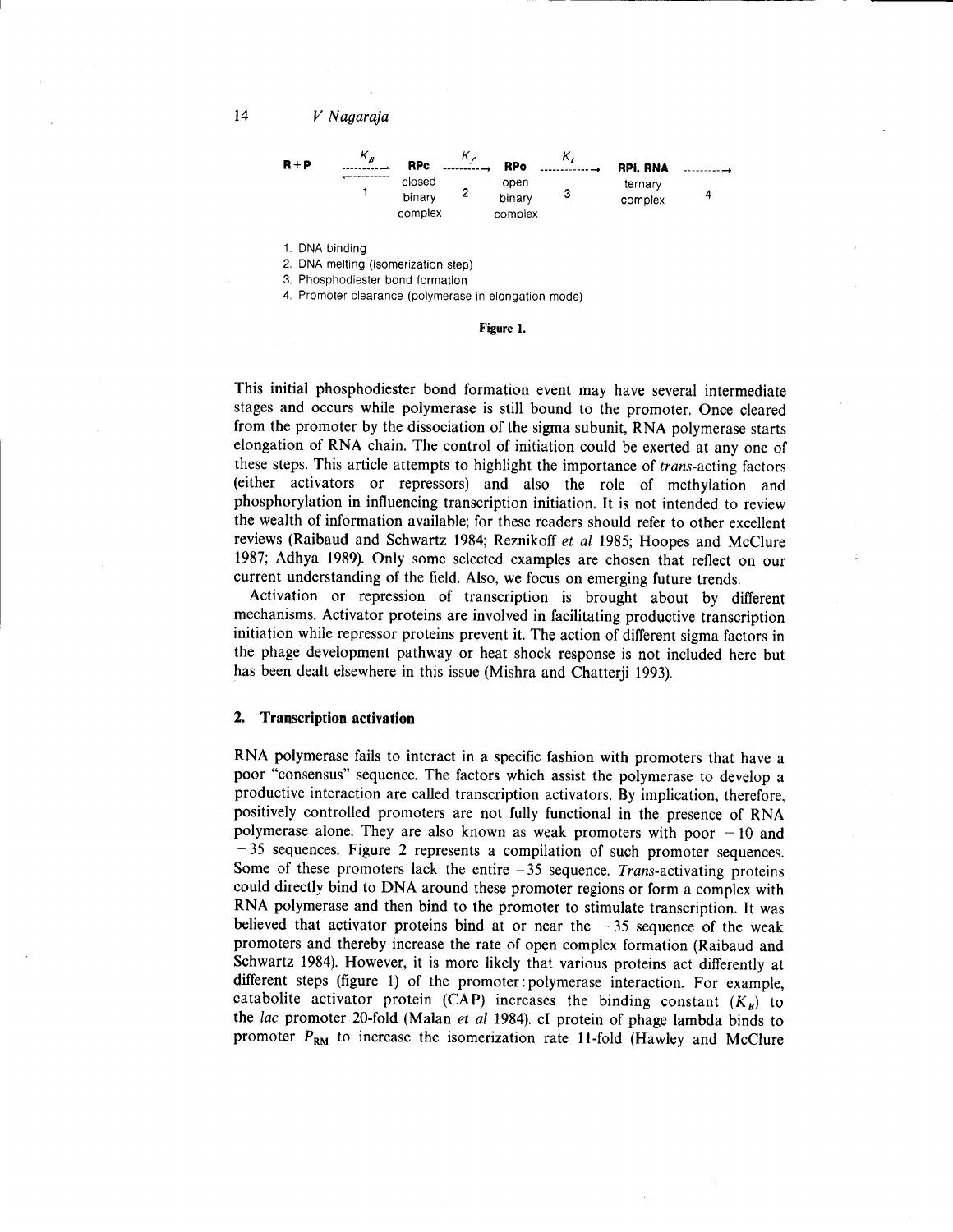|                                     |              | <b>TTGACA</b>     |                        | <b>TATAAT</b>             |                  |
|-------------------------------------|--------------|-------------------|------------------------|---------------------------|------------------|
| araE                                | CCGAC        | <b>CTGACACCTG</b> | COTOAOTTOTTCACO        | <b>TATTTT</b>             | <b>TTCACTATG</b> |
| araB                                | <b>TCCTA</b> | CCTGACGCTT        | <b>TTTATCGCAACTCTC</b> | ТАстоТ                    | <b>TTCTCCATA</b> |
| malP                                | <b>CAOGA</b> | <b>TGAGGAAGGT</b> | CAACATCGAGCCTGG        | CAAACT                    | <b>ACCOATA</b>   |
| malE                                | <b>AAGGA</b> | <b>GOATGGAAAG</b> | <b>AGGTTGCCGTATAAA</b> | GAAACT                    | <b>AGAGTCCG</b>  |
| lysA                                | <b>AAATC</b> | <b>GATATTTTT</b>  | <b>ATTCTTTTTATGATG</b> | TaacaT                    | <b>AATCATA</b>   |
| ompC                                | <b>ATTCO</b> | <b>TGTTGGATTA</b> | TTCTGCATTTTTGGG        | GAGAAT                    | <b>GGACTT</b>    |
| micF                                | TOOCO        | <b>AAATAAGCAC</b> | CTAACATCAAGCAAT        | aataat                    | <b>TCAAGGTT</b>  |
| $CIP_{\mathbf{r}}, \lambda$         | TCGTT        | осотТТ6ттт        | <b>GCACGAACCATATGT</b> | <b>ААGTAT</b>             | <b>TTCCTTAG</b>  |
| intr $\mathbf{r}_r$ $\lambda$       | TTCTT        | <b>GCGTGTAATT</b> | <b>GCGGAGACTTTGCGA</b> | <b>ToTACT</b>             | <b>TOACACT</b>   |
| $_{\text{CIP}_{\mathbf{M}}}\lambda$ | <b>ACGGT</b> | <b>ОТТАGАТАТТ</b> | <b>TATCCCTTGCGGTGA</b> | ТАоАтТ                    | <b>TAACOTA</b>   |
| $CICP_{M'}$ 434)                    | <b>ATCTT</b> | <b>GTTTGTCAAA</b> | <b>TACAGTTTTTCTTGT</b> | <b>GAAGAT</b>             | <b>TGGGGGTA</b>  |
| $C I(P_M, P22)$                     | <b>CTACT</b> | <b>AAAGGAATCT</b> | <b>TTAGTCAAGTTTATT</b> | TAAOAT                    | <b>GACTTA</b>    |
| O(P2)                               | <b>GGACT</b> | <b>GATGGCGGAG</b> | GATGCGCATCGTCGG        | <b>GAAACT</b>             | GATGCCG          |
| P(PZ)                               | <b>OCACC</b> | <b>TTAGCGATCG</b> | COOGOCGCOACTCAG        | <b>TAGCCT</b>             | TOCCOTO          |
| V(PZ)                               | CCA          | <b>GATAGCATAA</b> | <b>СТТТТАТАТАТТОТО</b> | <b>AAATCT</b>             | CACATOCA         |
| lacz                                | <b>CCAGG</b> | <b>CTTTACACTT</b> | <b>TATCCTTCCGGCTCG</b> | <b>TATOTT</b>             | <b>GTGTGGA</b>   |
| malT                                | <b>TCATC</b> | <b>GCTTGCATTA</b> | <b>GAAAGGTTTCTGGCC</b> | <b>GACCTT</b>             | <b>ATAACCA</b>   |
| araC                                | <b>ATCAA</b> | тоТоGAСттт        | <b>TCTGCCGTGATTATA</b> | <b>GACACT</b>             | <b>TTTGTTACG</b> |
| galP1                               | <b>CATOT</b> | CACACTTTTC        | <b>GCATCTTTGTTATGC</b> | TATGGT                    | <b>TATTTCA</b>   |
| $de$ o $P2$                         | <b>GTGTA</b> | ТсбАастото        | TTOCOGAGTAGATGT        | ΤΑσΑΑΤ                    | <b>ACTAACA</b>   |
| cat                                 | <b>GATCO</b> | <b>GCACGTAAGA</b> | <b>GOTTCCAACTTTCAC</b> | $_{\rm \textbf{CATTAAT}}$ | <b>GAAATAAG</b>  |
| inaA                                | <b>TTTCA</b> | GAATAGACAA        | <b>AAACTCTGAGTGTAA</b> | <b>TAATGT</b>             | <b>AGCCTCG</b>   |
| nifL(Klebs.)                        | <b>CACAT</b> | <b>CACGCCGATA</b> | <b>AGGCCGCACGGTTTG</b> | <b>CATagT</b>             | <b>TATCACC</b>   |
| nifH(Rhiz.)                         | <b>TTTTA</b> | TTTcAgAcgg        | <b>CTGGCACGACTTTTG</b> | <b>CACGAT</b>             | <b>CACCCCTO</b>  |
| nifH(Klebs.)                        | <b>TACAT</b> | <b>AAACAGGCAC</b> | GOCTOGTATGTTCCC        | TacAcT                    | TCTCTOCTO        |
| nifE(Klebs.)                        | <b>ATCAA</b> | <b>agcTccgCtt</b> | CTGGAGCGCGAATTG        | <b>CATCTT</b>             | CCCCCT           |
| $n$ fU(Klebs. $)$                   | ATATT        | <b>AATTTAATTC</b> | <b>TCTGGTATCGCAATT</b> | ocTAoT                    | <b>TCOTTAT</b>   |
| nifB(Klebs.)                        | <b>TTGCO</b> | <b>AAATTAACCT</b> | CTGGTACAGCATTTG        | cAacAa                    | <b>GAAGGT</b>    |
| nifM(Klebs.)                        | <b>CCATC</b> | <b>AGCCAGCCOT</b> | <b>GGCTGGCCGGAAATT</b> | TocAAT                    | <b>ACAGGGAT</b>  |
| nifF(Klobs.)                        | COOTA        | <b>aTacAaAaca</b> | <b>ACCTGGCACAGCCTT</b> | COCAAT                    | <b>ACCCCTGC</b>  |
| 88 C                                | CAGTA        | <b>TTGGAATGCA</b> | <b>TTACCCGGAGTGTTG</b> | TGTAAC LAATTC             |                  |
| sulA                                | AO           | <b>GGTTGATCTT</b> | TOTTOTCACTOGATO        | ТАстоТ                    | <b>ACATCCA</b>   |
| lact                                | <b>TCOAA</b> | <b>TGGCGCAAAA</b> | <b>CCTTTCGCGOTATGG</b> | <b>CATGAT</b>             | <b>AGCGGCCO</b>  |
| mom                                 | CAATA        | <b>ACCACACTCA</b> | <b>ACCCATGATGTTTTT</b> | <b>TAAGAT</b>             | <b>ACTOCCC</b>   |
| ahpC                                | <b>AACGC</b> | <b>ATTAGCCGAA</b> | <b>TCTGCAAAATTTCGT</b> | ТААСТТ                    | <b>ACTCCTCA</b>  |
| kata                                | <b>ATTCA</b> | <b>ATTATAACTT</b> | CTCTCTAACOCTGTG        | TATcoT                    | <b>AACOOTA</b>   |

Figure 2. Activation dependent weak promoters. Most of the information is taken from Raibaud and Schwartz (1984) . Rest of the promoter sequences are from Balke et al (1992), Hoopes and McClure (1987) and Tartaaglia et al (1989). The sequences are aligned to consensus  $-10$  and  $-35$  sequences (top) and are boxed. Letters in bold face indicate nucleotides identical to the consensus nucleotide at the particular position .

15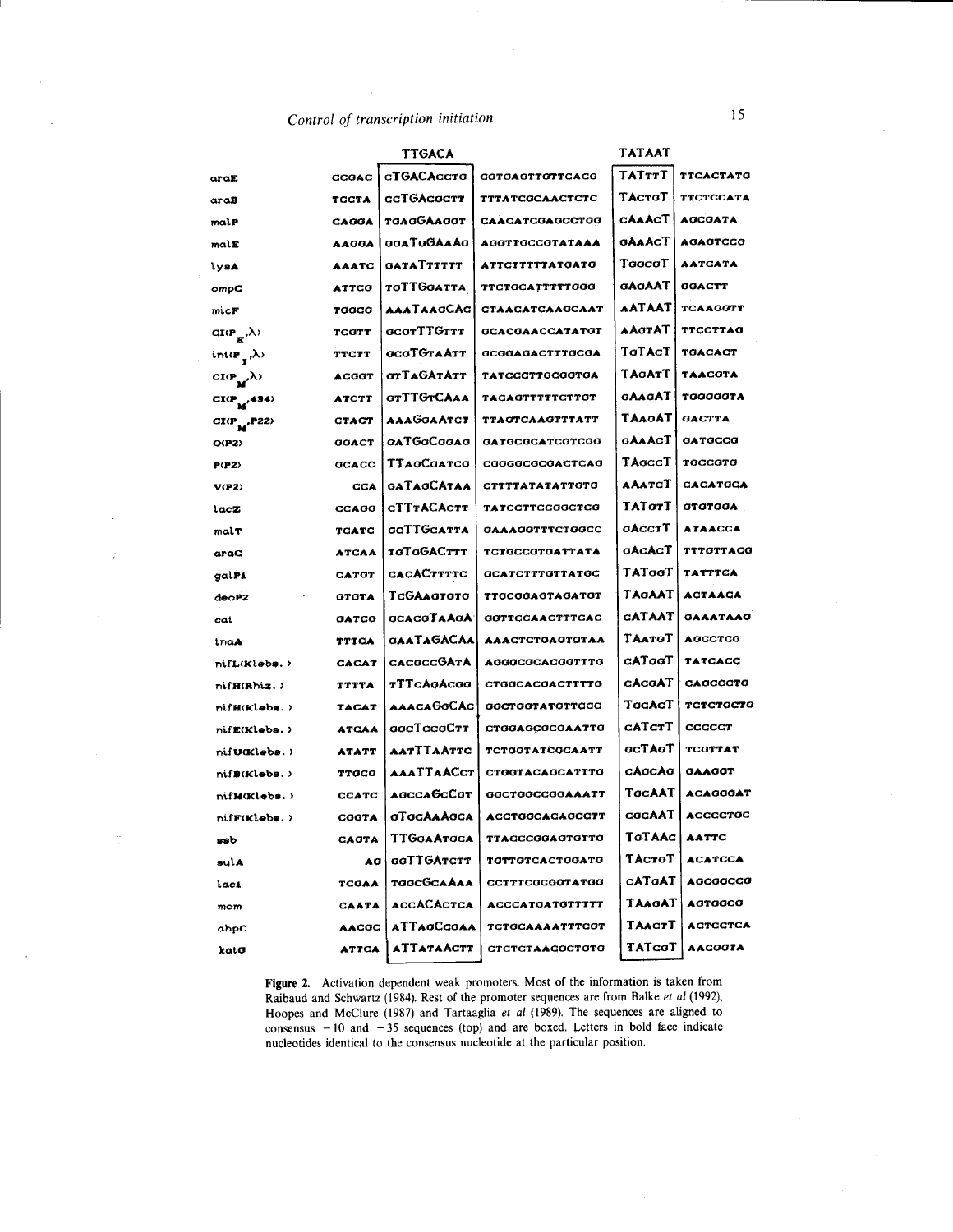#### <sup>1</sup> 6 V Nagaraja

 

1982) while ell influences both binding and isomerization (Shih and Gussin 1984) . It should be noted here that the sequence to which CAP binds is located adjacent to the  $-35$  sequence, while the cII protein binds to the spacer region between the  $-10$  and  $-35$  sequences on opposite phase of the RNA polymerase contact. In this respect, the bacteriophage Mu C protein function could be analogous to that of lambda cII. C protein binds to two sites on DNA, one adjacent to  $-35$  and the other at the spacer region but closer to  $-10$  (V Nagaraja, T Gindlesperger and S Hattman, unpublished observations).

Many proteins influence rates of initiation by binding to DNA farther away from the promoter . In such cases, the protein makes direct contacts with RNA polymerase by looping over intervening DNA sequences . When the DNA sequence is not that distant, the important consideration is the bending and stereospecific positioning of the cis sequence (activator binding site) relative to that of the promoter. In other words, both protein recognition sequences should be located on the same phase of the helix to facilitate protein : protein contacts . These aspects are discussed in § 4.

# 3. Repression

Unlike transcription activation, in which activator binds to DNA and RNA polymerase to activate transcription, repressors were thought to act by preventing the RNA polymerase binding to promoter through steric hindrance (Beckwith 1987) . This dogmatic view has its roots in the classical operon concept . A large body of literature has been accumulated on operons (Miller and Reznikoff 1978) mainly from the elaborate analysis of the *lac* system. The basic premise was that operator-bound repressor impeded RNA polymerase binding because the operator site was located adjacent or overlapping to the promoter sequence . But the situation is different in many cases including, as it happens, the lac operon itself. A middle operator which is crucial for repressor binding is located downstream of the  $lac Z$  mRNA start point and not upstream as originally proposed. The  $lac$  operator, like many other regulatory sequences, is palindromic . However, the inverted repeats in the sequence are not identical. More operator mutants, denoted  $O<sup>c</sup>$  due to their dominant constitutive phenotype, are found on the left half of the operator site . Mutations on the right half of the operator which make the sequence completely symmetric increase the affinity of the repressor to the site 10-fold. The repressor protein is a tetramer of identical subunits and thus symmetry in DNA sequence reflects a symmetry in the protein. The imperfect two-fold symmetry of the operator could be the result of evolutionary optimization of repressor : DNA interactions for the precise tuning of regulatory circuits . With the detailed analysis of several operons the following additional features have emerged .

(i) Multiple operator elements have been found in lac, gal, ara and other operons (Adhya 1989) .

(ii) Operators are located some distance away from promoter . The two operators in the gal system are separated by 114 base pairs, one lying next to overlapping promoters (see  $\S6$ ) and the other within the first structural gene (Adhya 1987). The regulatory region of the araBAD genes in the arabinose operon consists of three operator sites distributed over a length of 220 base pairs (Schleif 1987) .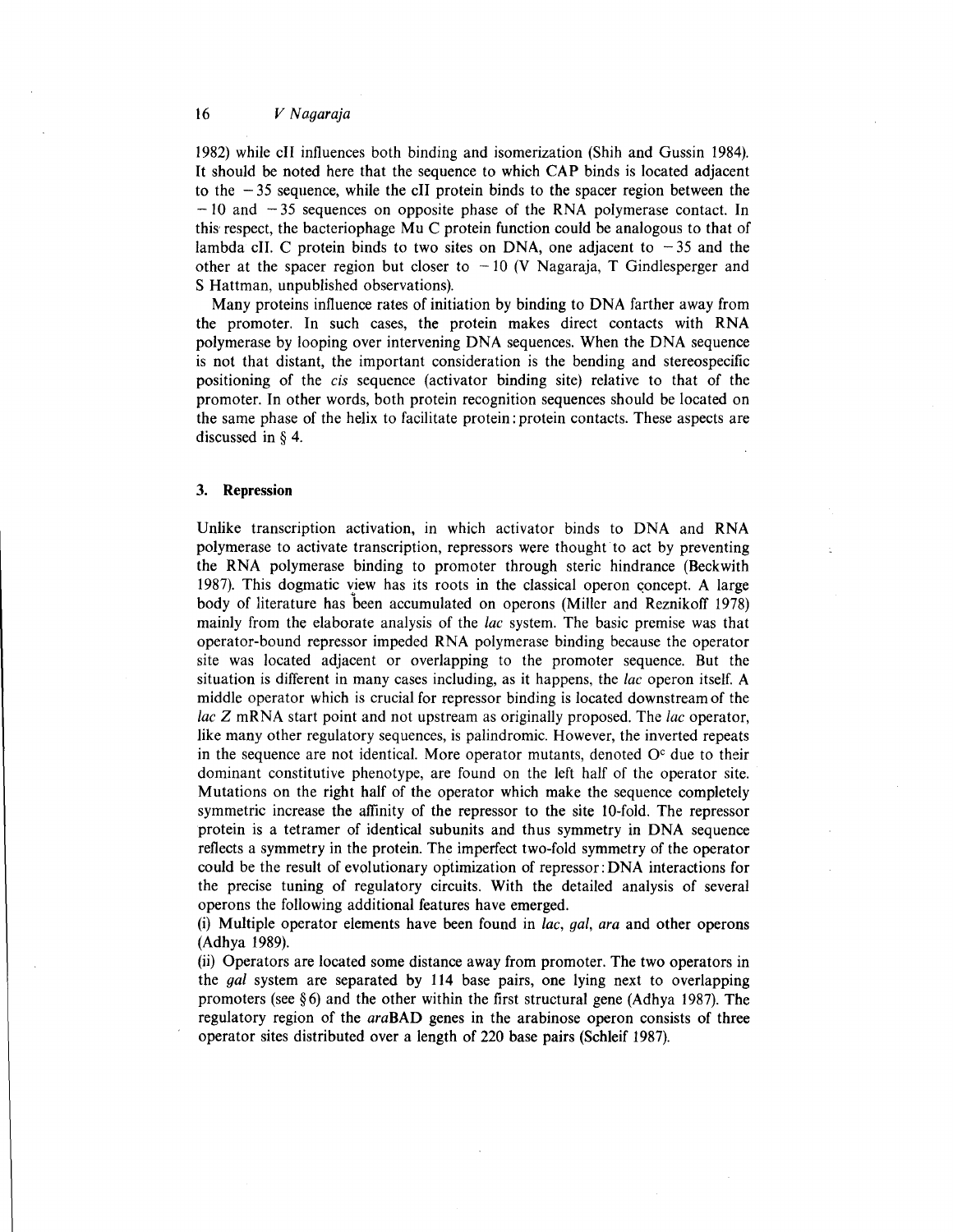(iii) Both RNA polymerase and repressor can bind to their respective sites and make a ternary complex (Straney and Crothers 1987).

From these observations, it is clear that the mechanism of negative control is not as simple as believed previously. In theory, repressors can interfere with the productive initiation of RNA synthesis by acting in any one of the steps outlined in figure 1 and the experimental observations support this view.

# 3 .1 Steric hindrance for RNA polymerase binding

If the operator and  $-35$  sequence overlap, repressor could prevent the formation of a closed complex by preventing polymerase binding . It is also possible that repressor binding can prevent the activator's interaction with polymerase and/or DNA (Bolker and Kahmann 1989).

# 3 .2 Inhibition of open complex formation

Isomerization is a step in which RNA polymerase conformation is changed and a more stable complex is formed spanning the region of  $+5$  to beyond  $-35$  sequence. The exact boundary of nucleotides protected by RNA polymerase in footprinting experiments varies depending on the promoter used in an experiment (V Nagaraja, unpublished observations) . The repressor when bound at or near the  $-10$  region of the promoter (the site of complex formation) could distort the DNA and as a consequence, formation of stable open complexes may be prevented. The Arc repressor involved in bacteriophage P22 lysogeny is believed to repress the  $P_{\text{ant}}$ promoter in this fashion (Vershon et al 1987).

## 3 .3 Inhibition of initiation complex formation

RNA polymerase initiates RNA synthesis with the formation of nascent RNA of 3-8 nucleotides . During this stage, polymerase is still bound to the promoter. The repressor which is bound to the operator may make direct contacts with the enzyme present in open complex state, thus preventing the subsequent step, i.e. oligoribonucleotide formation. Studies with the gal repressor (Adhya 1989) support this mechanism. The gal repressor does not block open complex formation at the gal operon promoter and hence is believed to interfere at the stage of oligoribonucleotide formation (Adhya 1989).

### 3 .4 Increased abortive initiation

Once an initiation complex is formed, RNA polymerase moves out of the promoter and gets locked into the elongation mode . The repressor could make contacts with RNA polymerase and block promoter clearance . More recently, experimental evidence has been provided for the mechanism of lac repressor action at the lac UV5 promoter (Lee and Goldfarb 1991). The authors of this paper contend that the repressor modifies the initiation complex resulting in continued abortive synthesis of RNA oligomers. It should be pointed out that these in vitro experiments were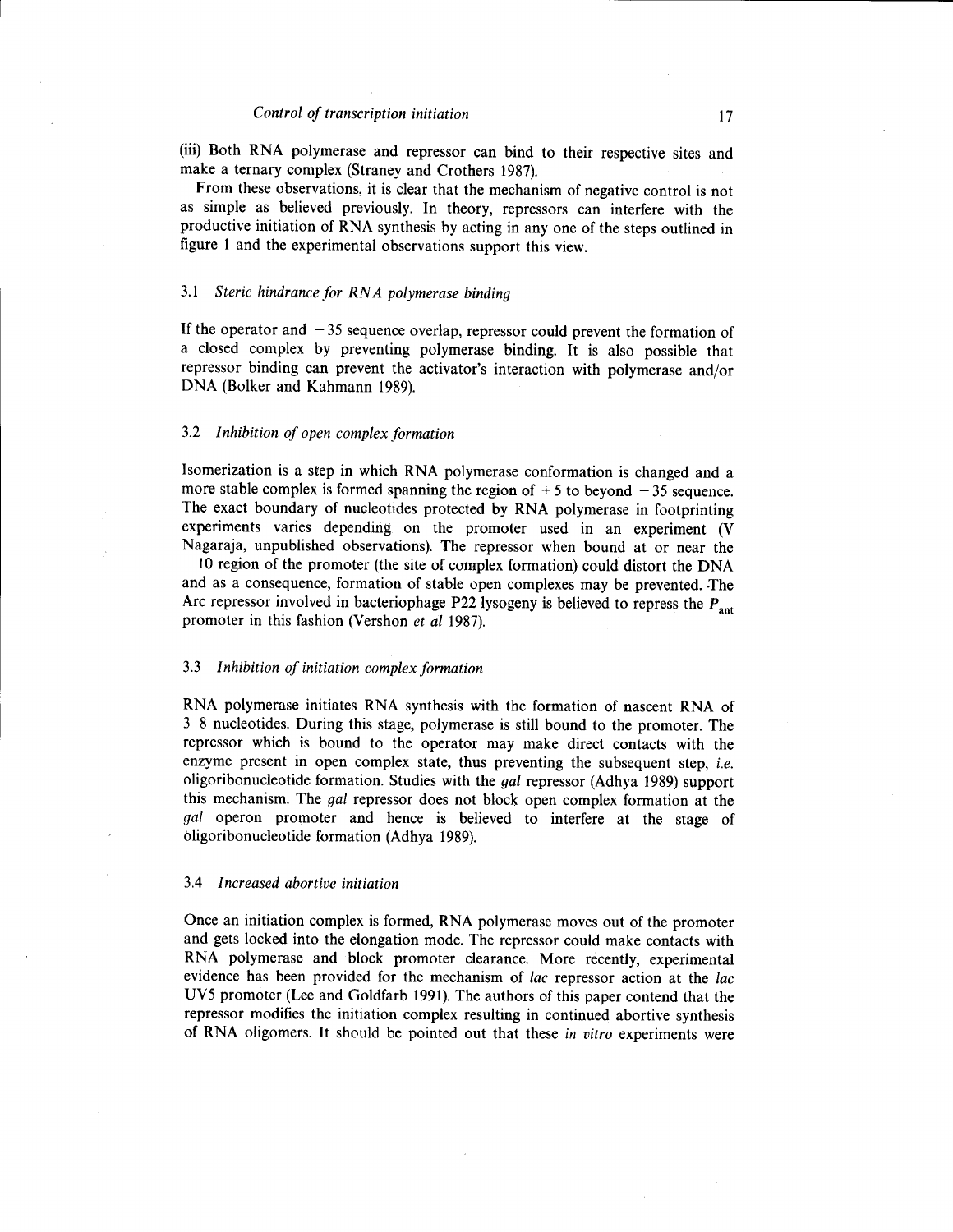#### <sup>1</sup> 8 V Nagaraja

 

carried out with isolated DNA fragments . Control may be exerted during the release of the sigma subunit from the RNA polymerase. Dissociation of sigma subunit from rest of the polymerase is an important step for the movement of the transcription bubble, and it is possible that sigma dissociation is blocked by the repressor resulting in continued synthesis of short oligomers. There is no experimental observation as yet to support this model.

A repressor bound to an operator located downstream in the coding region of the gene can create a "road block" in the path of the transcription bubble . This could result in premature termination of transcripts. Infact lacI gene which codes for the repressor protein is autoregulated in this fashion. The operator 03 of the lac operon is located at the end of lacI gene leading to a reduction in lacI gene expression (Sellitti et al 1987) . Other in vitro experiments also support this mechanism (Deuschle et al 1986). Although this mechanism operates at the post-initiation level, I have included it here because the nature of the interaction makes it relevant .

# 4. The role of stereospecific positioning, DNA bending and looping in positive and negative control

When the *trans*-activator binding site is located right next to the promoter, the interaction between the activator protein and RNA polymerase can be brought about by protein-induced DNA bending. It is known that the CAP protein can bend the DNA by 90°, thus facilitating its direct contact with polymerase bound to the adjacent promoter (Wu and Crothers 1984) . But when distances between the cis sites are large, other mechanisms must be operative to make protein : protein contacts . To account for the action of regulatory proteins bound at many distant sites in influencing the promoter : RNA polymerase function, the model of DNA looping has been developed (Schlief 1988) . Involvement of DNA looping in gene regulation was first suggested by Schliefs group working with the arabinose operon (Dunn et al 1984). Addition of integral and half integral turns of DNA helices between the promoter for  $arabAD$  and the upstream operator  $O<sub>2</sub>$  resulted in different levels of araBAD expression . Repression was nearly normal when integral helical turns of DNA were introduced; repression was impaired when half integral turns of DNA were introduced. These initial observations were later extended by Ptashne and co-workers. By using the lambda cI repressor as a model system, they provided electron microscopic evidence for DNA looping (Griffith et al 1986; Hochschild and Ptashne 1986). Importance of DNA looping for positive and negative regulation is depicted in figure 3 . The two protein molecules bound to farapart sites in DNA make direct contact with one another resulting in looping of intervening regions of DNA . Formation of the loop by protein : protein contacts should be a periodic function of the distance between the two protein binding sites located on the same side of the helix. If the distance between the two sites is altered by inserting or deleting 5 base pairs, the contact between the two proteins is lost, releasing the DNA from looped structure with decisive regulatory consequences (figure 3) . Requirement for stereospecific positioning of cis sites for gene activation has been demonstrated by Maeda et al (1988). OmpC gene transcription in E. coli is regulated by the transactivator protein OmpR. OmpC gene trans-activation is dependent on OmpR even when the OmpR binding site is separated from  $-35$  and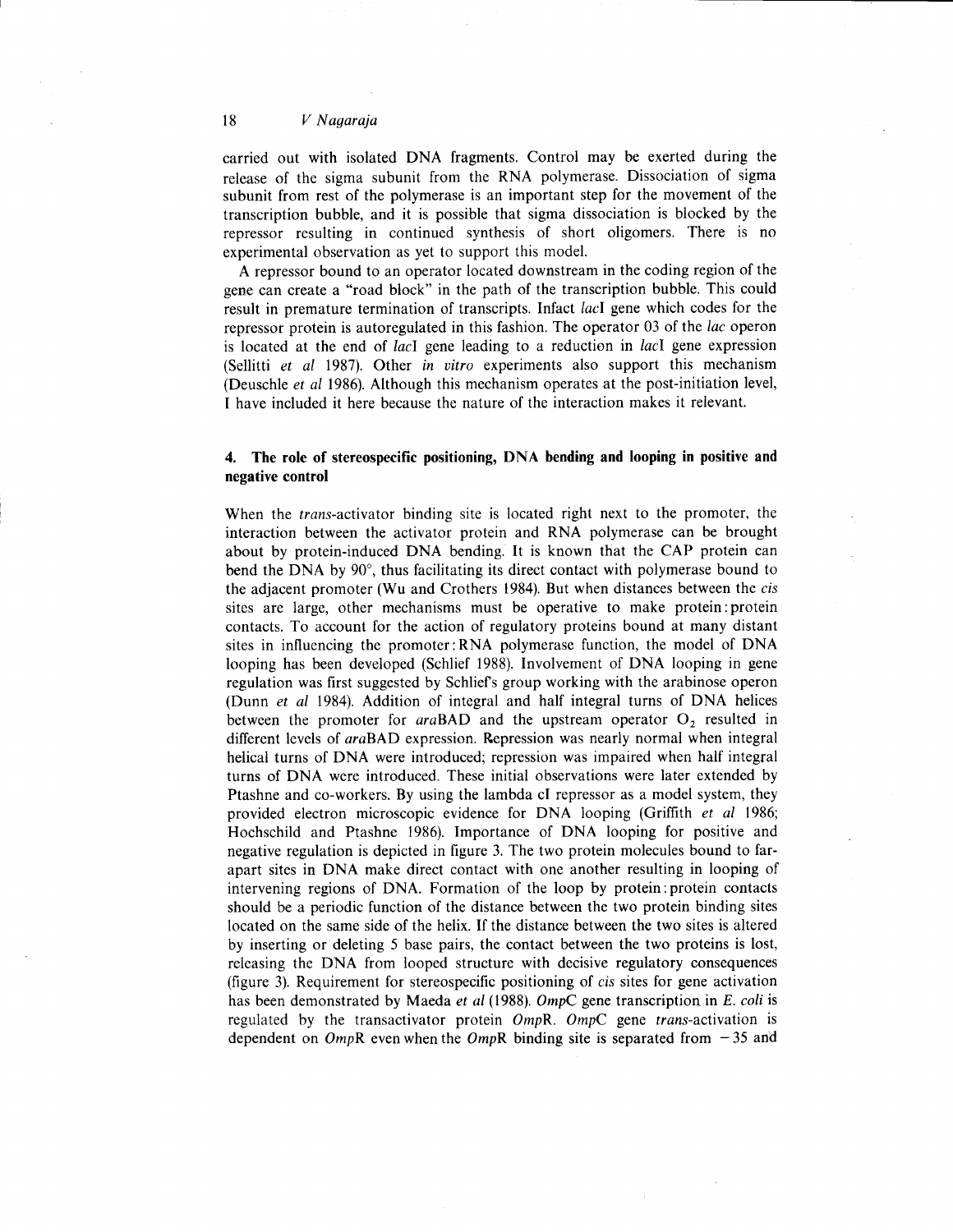

Figure 3. DNA looping in transcription activation and repression. Importance of protein : protein interaction for transcription activation  $(a, b)$  and repression  $(c, d)$  are represented. Activator protein (A) bound upstream makes contact with RNA polymerase located at promoter to initate transcription. When the distance between the two binding sites is changed by half integral of DNA helix, the activator lies on the opposite side and hence cannot make contact with RNA polymerase. The two repressor molecules (R) bound at two distant operator sites make contact with each other by formation of the DNA loop and thus prevent RNA polymerase binding to promoter (c) . When the distance between the two operators is altered by half integral turns of the helix, DNA looping is abolished. Now RNA polymerase can bind to the nearby promoter to initiate transcription.

 $-10$  sequences by several turns of the double helix, but the distance between them is an integral multiple of one turn of the double helix. Importance of such stereospecific positioning is now well documented (Adhya 1987; Schleif 1987).

The transcription activator protein NTRC (glnG gene product) activates transcription from the glutamine synthetase (glnA) promoter of various enteric bacteria. NTRC binds at two sites distant to the promoter, one at  $-108$  and the other further upstream at  $-140$  (Reitzer and Magasanik 1986). Two different sets of experiments establish the looping of intervening sequences between the promoter and NTRC binding sites. The NTRC sites can be positioned either downstream or upstream several thousand nucleotides away from the promoter without affecting the transcription initiation . Further, deletion analysis of the region revealed the requirement for a minimum 70 base pair spacer between the promoter and the NTRC binding site for trans-activation (Reitzer and Magasanik 1986). The relative inflexibility and torsional stiffness of short DNA fragments (having reduced spacer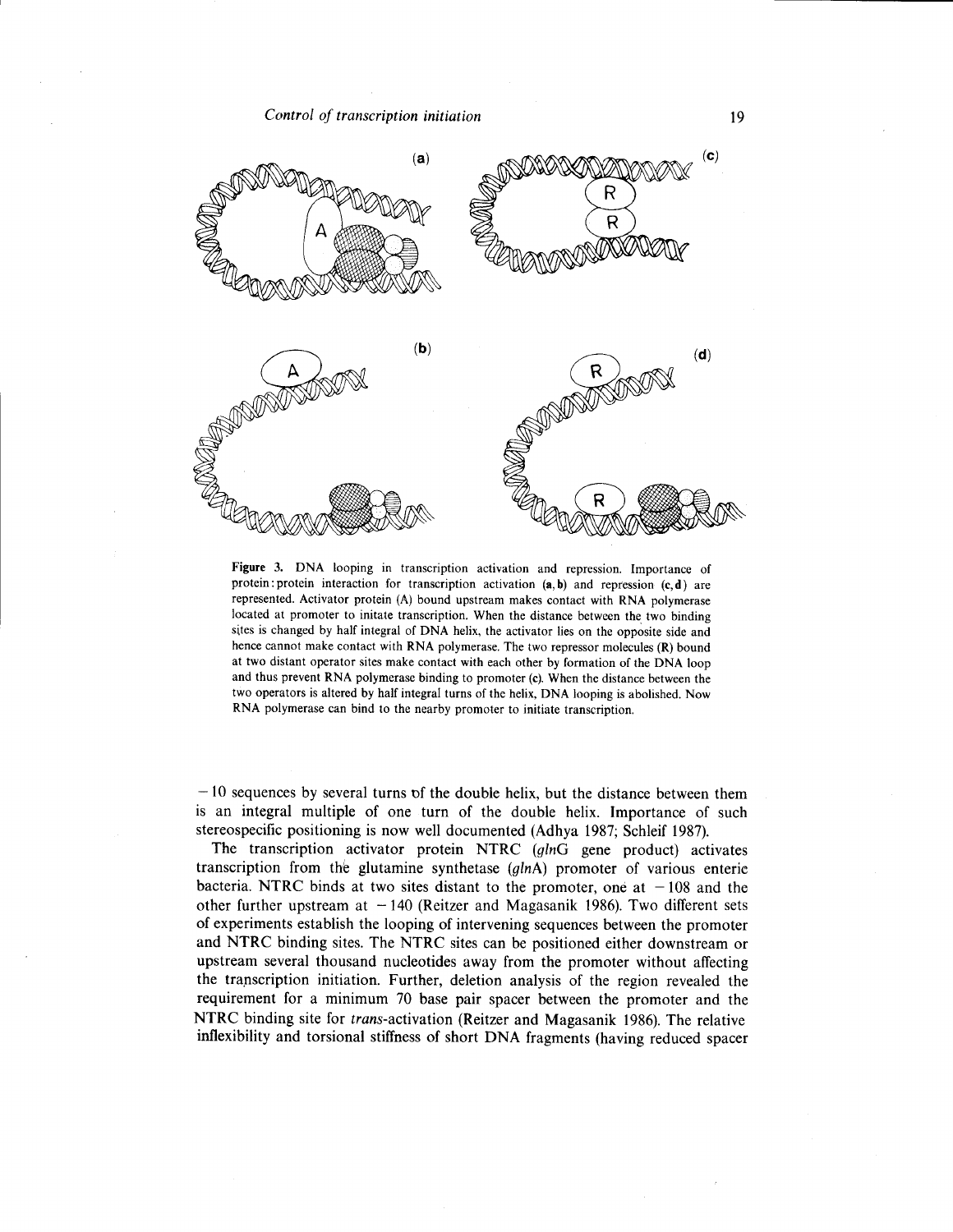length of less than 70 bp) could account for the absence of DNA looping and the resultant inability to trans-activate glnA transcription in such deletion mutants. These properties qualify the NTRC binding sites to be called prokaryotic enhancers (Kustu et al 1991). NTRC protein by itself has interesting properties (discussed in the next section) . Intrinsic DNA bending as well as protein-induced bends result in DNA looping and the formation of a multiprotein complex at the transcription start site . Not all activators can bend the DNA to the same extent and some of them may not induce site-specific bends at all . In such cases, loop formation is assisted by the integration host factor, IHF, which is known to introduce sharp bends to DNA when bound to its site . The IHF binding site is located between the promoter and activator binding sites and it facilitates loop formation after protein binding (Kustu et al 1991).

## 5. Role of covalent modification of *cis* elements and transfactors

DNA methylation and protein phosphorylation are frequently observed phenomena influencing gene expression. The adenine residue in the sequence GATC is modified to  $6$  methyl adenine by the Dam methylase of  $E$ . *coli* and some coliphages. Methylation status of DNA can influence promoter activity in different ways when methylable sequences are located in the promoter region (Sternberg 1985). DNA methylation also serves as a link between regulation of transcription (positive or negative) and replication since DNA is transiently hemimethylated just after the passage of a replication fork . Generally, Dam methylation has a negative role (Roberts et al 1985; Sternberg 1985): IS10 and Tn10 serve as good examples. In these cases, the *dam* sites located within the  $-10$  and  $-35$  regions, when methylated are presumed to influence the interaction of RNA polymerase with the promoter. A burst of RNA synthesis is observed after the passage of the replication fork before the hemimethylated DNA gets remethylated . Here, DNA replication serves as an indirect activation event. Interestingly, the remethylation process which is immediate and very rapid at all these sites, is delayed at dam sites present at the oriC and dnaA promoters. It is important to recall here that hemimethylated oriC cannot undergo replication reinitiation in vivo; the dnaA gene product is critical for replication initiation . Once remethylated, the dnaA promoter is transcriptionally active and the dnaA protein is available for a new round of replication initiation at oriC sites. These results imply that each round of replication initiation serves for transient down regulation at oriC and dnaA while methylation has the opposite effect (Campbell and Kleckner 1990). A requirement for Dam methylation in gene activation is unusual though observed for the mom gene of bacteriophage Mu (Bolker and Kahmann 1989). The positive role of methylation on mom gene expression is discussed in the next section.

A particularly well characterised example for the role of phosphorylation in trans-activation is the NTRC protein described earlier. The phosphorylated form of NTRC has been shown to bind its two binding sites and then loop out to catalyze the isomerization reaction in order to convert the closed complex of sigma-52 RNA polymerase and glnA promoter into an open complex. However ATP hydrolysis is an essential prerequisite for generating the open complex. The phosphorylation of NTRC activates its ATPase activity 500-fold (Weiss et al 1991). Requirement for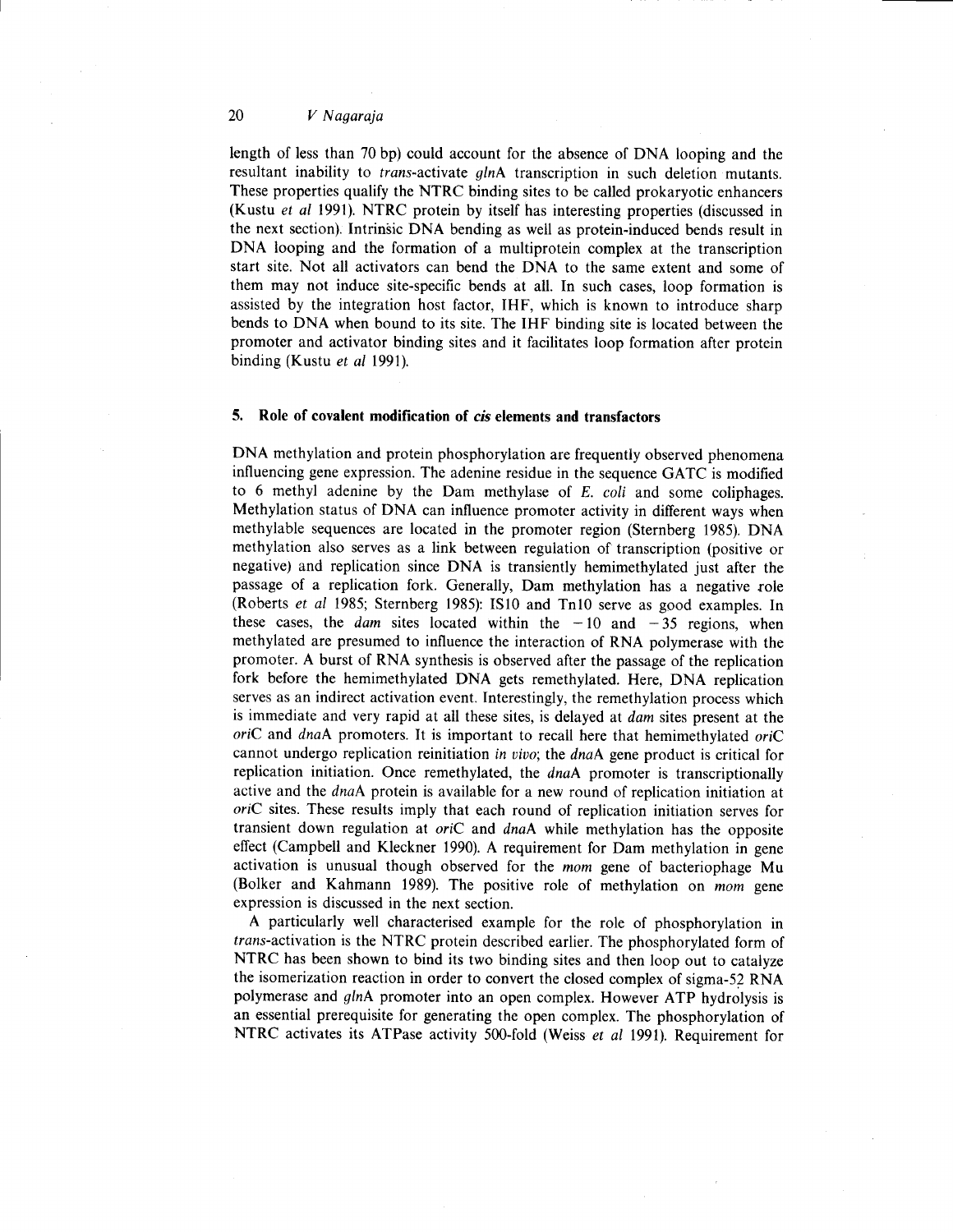ATP hydrolysis during open complex formation seems to be a general phenomena for sigma-52 RNA polymerse reactions (Kustu et al 1991).

### 6. A repressor can be an activator and vice versa

Sequence comparisons and structural studies indicate that both activators and repressors have similiar structures and hence interact with DNA in a similiar fashion (Harrison and Aggarwal 1990) . The first examples is that of bacteriophage cI repressor which turns off transcription at  $P_{RM}$  while stimulating its own synthesis at  $P_R$  (Ptashne 1978; Guarente et al 1982). Similarly, CAP protein, the first activator to be purified, acts in both ways in the gal system (Adhya 1987) as well as in the lac operon (Malan et al 1984). In both cases these proteins exert their activation and repression functions simultaneously while bound to one site . CAP protein stimulates transcription initiation at the P1 promoter while repressing it at P2. Positive control mutants of both CAP and cI have been isolated which do not alter DNA binding properties but fail in trans-activation . Such mutants of cI repress the promoter  $P_R$  but have a minimal influence at  $P_{RM}$  (Guarente et al 1982; Hochschild et al 1983). Unlike the CAP or lambda cI protein, several other regulatory proteins bind to more than one site and carry out different functions . AraC protein is one of the best examples. It binds to three different sites in the arabinose operon and, responds differently to different concentrations of Larabinose (Schlief 1987) . In absence of L-arabinose, it represses the expression of the arabinose operon. This is achieved by the direct contact of  $AraC$  protein bound to two operator sites separated by approximately 200 base pairs and the looping out of intervening DNA sequences . In the presence of arabinose, repression is relieved and AraC acts as an activator of araBAD. However, its own gene expression is autoregulated by the protein in a concentration-dependent manner . At low concentrations of the sugar, AraC transcription is favoured while in the absence or high concentration of arabinose, synthesis is abolished.

It is noteworthy that the lac repressor functions as a transient gene activator in the presence of the gratuitous inducer IPTG (Straney and Crothers 1987). The initial binding of RNA polymerase to the promoter is increased more than 100-fold in presence of the repressor protein. Addition of the inducer results in an enhanced rate of productive transcription on the first round. These observations are contrary to the classical view and suggest a complex mechanism of action for the repressor .

Regulation of phage Mu mom gene expression by  $OxyR$  protein serves as a unique example of a regulatory protein recognising different sequences in totally distinct systems. Further, Dam methylation requirement for *mom* transcription makes it quite unusual. A cluster of three dam (GATC) sites located upstream of the promoter region have to be methylated for transcription initiation . Only in the absence of methylation,  $OxyR$  protein protects all the three sites by serving as a repressor (Bolker and Kahmann 1989). However, the  $OxyR$  protein has been discovered and characterized as a general activator of oxidative stress response genes binding to different sequences in the promoter regions of a set of genes (Tartaglia et al 1989). It autoregulates its own synthesis as well.

The presence of overlapping or tandemly arranged promoters leads to interesting regulatory consequences due to competition for the binding of RNA polymerase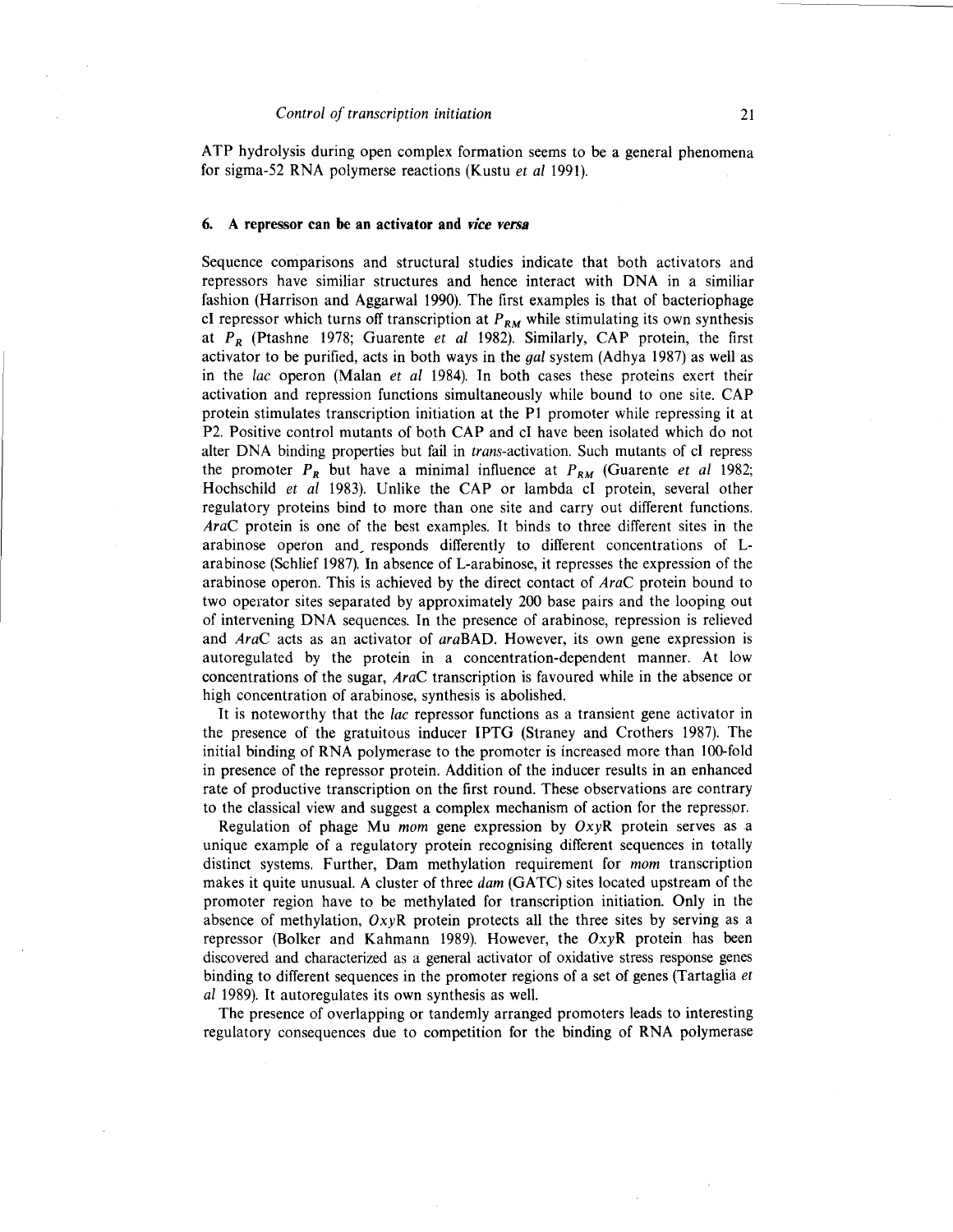#### 22 V Nagaraja

 

(figure 4) . Lac operon (Malan et al 1984; Goodrich and McClure 1991), galactose operon (Adhya 1987) and mom (Balke et al 1992; V Nagaraja, V Balke and S Hattman, unpublished) systems are examples of competing promoters oriented in tandem that produce transcripts encoding the same protein . Here RNA polymerase bound at one promoter may serve to repress at the other. The ant/mnt system of bacteriophage P22 and bacterial merR/merT systems have competing promoters in divergent orientation (Goodrich and McClure 1991; Vershon et al 1987).



Figure 4. Competing promoters in gene regulation. (A) and (B) represent two overlapping competing promoters oriented in tandem to produce transcripts for the same gene products wherein the spacing of the two promoters with respect to each other is different. E. coli gal and lac operons are the examples for  $(A)$  and phage Mu mom operon for  $(B)$ . Two divergently oriented promoters (transcribing different strands of DNA) located at different distances from each other are depicted in (C) and (D). The  $-35$  box is not shown in (D). The flags represent mRNA start sites.

### 7. Summary

It is clear that the subject of regulation of transcription initiation has expanded far beyond the imagination and boundaries of the classical operon concept . In the light of these developments, one could summarise the control of transcription initiation as follows: The rate of transcription initiation by RNA polymerase from a promoter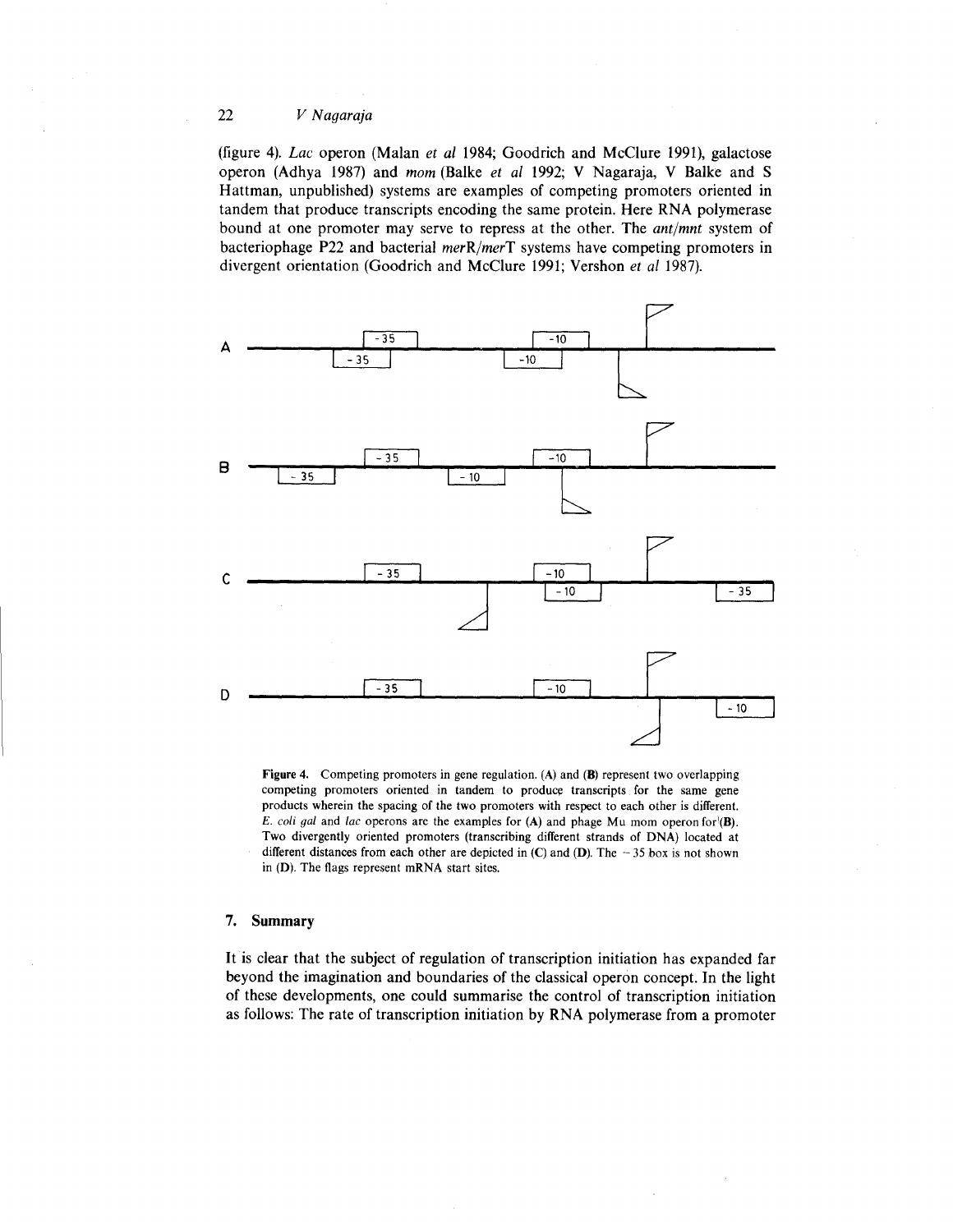is determined by regulatory protein(s) that affect the activity of RNA polymerase by interacting with specific control sites in DNA and/or direct contact with RNA polymerase. Regulatory proteins could be either repressors bringing about negative regulation or activators of RNA polymerase activity resulting in positive regulation . These regulatory proteins are present in two states—active or inactive—as determined by the environmental state . The change from one state to the other takes place by enzymatic covalent modification, ligand-induced allosteric transition or protein : protein interaction . Regulatory elements in DNA are often mulipartite and positioned over a long distance from the promoter . DNA looping helps in the formation of multiprotein complexes involving multiple cis sites and promotes a molecular communication network. Some regulatory proteins are activators in one state and repressors in other. A few of them can exert both functions simultaneously when bound to a single site.

### 8. Future outlook

 

The identification of many elements far upstream and downstream of genes/operons and their decisive role as part of control circuits in vivo has lead to a variety of regulatory consequences . Recently multiple regulatory elements have been discovered in several new systems and in classical ones such as the *lac*, gal and ara operons (Adhya 1989). The emerging picture is complex and not totally predictable. For example, lac repressor itself serves as a transient activator of the system (Straney and Crothers 1987) . In a dual promoter system, RNA polymerase along with activator protein could activate one promoter resulting in the repression of the other (Goodrich and McClure 1991). Detailed analysis of open complex formation in vivo under different environmental conditions and genetic backgrounds would provide greater insight into regulatory mechanisms .

Regulatory proteins have very similar structural motifs (Harrison and Aggarwal 1990) . Although this parameter takes care of general principles of protein-DNA contact, it is likely that specific residues determine the specificity of interaction . Regulation of gene expression is influenced by both DNA-protein and proteinprotein interactions . The structure and conformation of DNA at or near promoters seems to have a decisive effect. The cell probably contains factors which can interact with such structures to facilitate transcription initation . The intracellular concentrations of the factors and small molecules influence the initation event . Proteins like IHF play a major role in bending DNA for loop formation and the development of a proper transcription initiation complex.

Regulatory events occurring during initation of RNA synthesis in prokaryotes is discussed in this review and references to more complex eukaryotic systems have been left out. However, it is noteworthy that positive control mechanism is a rule in eukaryotic gene regulation and repressors in the classical sense have not been characterized . Sequestration of activator proteins by heterodimerization event could be considered as an aspect of negative control. On the other hand, it could be argued that eukaryotic DNA is rendered inaccessible to RNA polymerases by its organization into higher order structures thus relieving the need for specific control . As yet there is no clear answer in this regard and it remains an open question.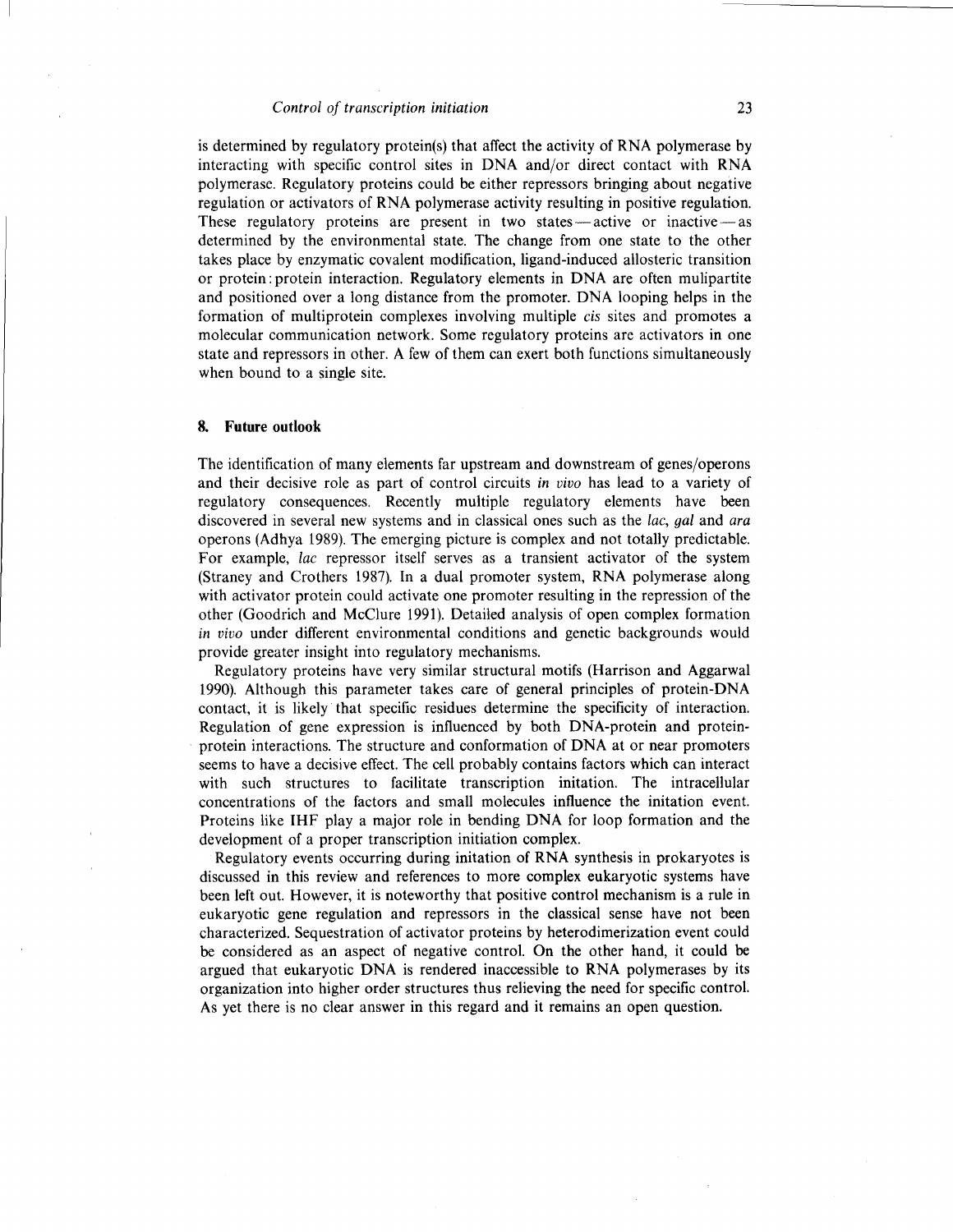V Nagaraja

# Acknowledgements

I would like to thank Jaya Iyer, V Ramesh, K Madhusudan and K C Hemavathi for their help in preparation of the manuscript. Supported by a grant from the Department of Science and Technology, New Delhi.

### References

24

 

Adhya S 1987 The galactose operon; in Escherichia coli and Salmonella typhimurium (ed.) F C Neidhart (Washington DC: American Society of Microbiology) pp 1503-1511

- Adhya S 1989 Multipartite genetic control elements: communication by DNA loop; Annu. Rev. Genet. 23 227-250
- Balke V, Nagaraja V, Gindlesperger T and Hattman S 1992 Functionally distinct RNA polymerase binding sites in the phage Mu mom promoter region; Nucleic Acids Res. 20 2777-2784
- Beckwith J 1987 The Operon: An historical account; in Escherichia coli and Salmonella typhimurium (ed.) F C Neidhart (Washington DC : American Society of Microbiology) pp 1439-1443
- Bolker M and Kahmann R 1989 The *Escherichia coli* regulatory protein Oxy R discriminates between methylated and unmethylated states of the phage Mu mom promoter; EMBO J. 8 2403-2410
- Campbell J L and Kleckner N 1990 E . coli oriC and the dnaA gene promoter are sequestered from dam methyl transferase following the passage of the chromosomal replication fork; Cell 62 967-979
- Deuschle U, Gentz R and Bujard H 1986 Lac repressor blocks transcribing RNA polymerase and terminates transcription; Proc. Natl. Acad. Sci. USA 83 4134-4137
- Dunn T M, Hahn S, Ogden S and Schleif R F 1984 An operator at  $-280$  base pairs that is required for repression of araBAD operon promoter; addition of DNA helical turns between the operator and promoter cyclically hinders repression; Proc. Natl. Acad. Sci. USA 81 5017-5020
- Goodrich J A and McClure W R 1991 Competing promoters in prokaryotic transcription; Trends Biochem. Sci. 16 394-397
- Griffith J, Hochschild A and Ptashne M 1986 DNA loops induced by cooperative binding of repressor; Nature (London) 322 750-752
- Guarente L, Nye J S, Hochschild A and Ptashne M 1982 Mutant lambda phage repressor with a specific defect in its positive control function; Proc. Natl. Acad. Sci. USA 79 2236-2239
- Harrison S C and Aggarwal A K 1990 DNA recognition by proteins with the helix-turn-helix motif, Annu. Rev. Biochem. 59 933-969
- Hawley D K and McClure W R 1982 Mechanism of activation of transcription initiation from the lambda  $P_{RM}$  promoter; J. Mol. Biol. 157 493-525
- Hochschild A, Irwin N and Ptashne M 1983 Repressor structure and the mechanism of position control; Cell 32 319-325
- Hochschild A and Ptashne M 1986 Cooperative binding of repressors to sites separated by integral turns of the DNA helix; Cell 44 681-687
- Hoopes C B and McClure W R 1987 Strategies in regulation of transcription initiation; in *Escherichia* coli and Salmonella typhimurium (ed.) F C Neidhart (Washington DC: American Society of Microbiology) pp 1231-1239
- Kustu S, North A K and Weiss D S 1991 Prokaryotic transcription enhancers and enhancer binding proteins; Trends Biochem. Sci. 16 397-402
- Lee J and Goldfarb A 1991 Lac repressor acts by modifying the initial transcribing complex so that it cannot leave the promoter; Cell 66 793-798
- Maeda S, Ozawa Y, Mizuno and Mizushima S 1988 Stereospecific positioning of the cis-acting sequence with respect to the canonical promoter is required for activation of the omp C gene by a positive regulator, omp R in E. coli; J. Mol. Biol. 202 433-441
- Malap T P, Kolb A, Buc H and McClure W R 1984 Mechanism of CRP-CAMP activation of lac operon transcription initation . Activation of PI promoter ; J. Mol. Biol. 180 881-909

Miller J H and Reznikoff W S 1978 The operon. (New York: Cold Spring Harbor Laboratory)

- Mishra R K and Chatterji D 1993 Promoter search and strength of a promoter : two important means for regulation of gene expression is Escherichia coli; J. Biosci. 18 1-11
- Ptashne M 1978 Lambda repressor function and structure; in The Operon (eds) J H Miller and W S Reznikoff (New York: Cold Spring Harbor Laboratory) pp 325-344